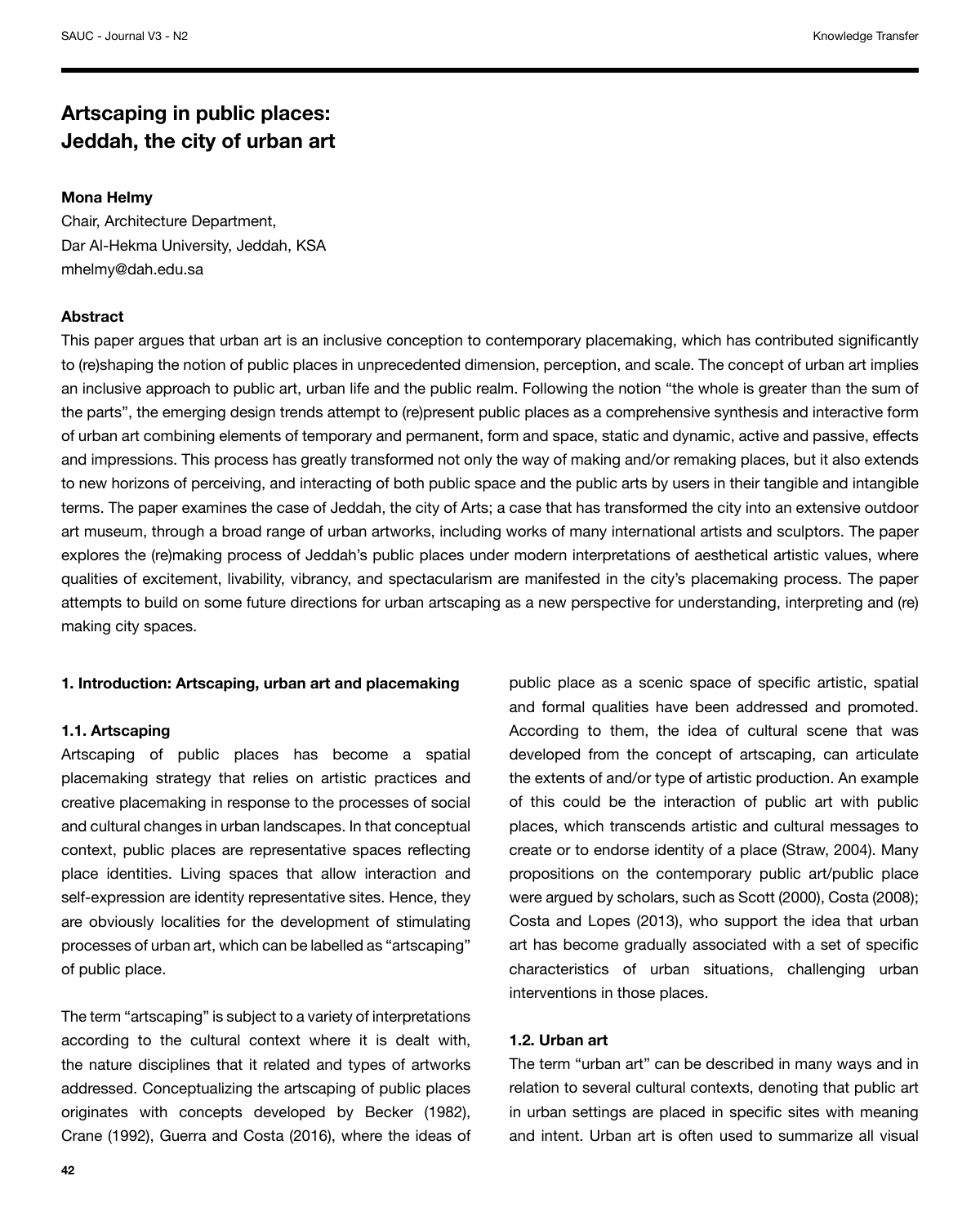art practices that relate to cities and city life. Often, the relationship between content and audience, what the art is saying and to whom, is just as important if not more important than its physical location (Knight 2008). Historically, the notion of "urban art" has been developed from street art and graffiti culture. Today, the term "urban art" is applied to creative artistic/design works ranging from monumental installations, landmark sculptures, to graffiti and murals. As such, it includes an entire spectrum of artistic and visual interventions connected to outdoor spaces. Urban art often exists in a setting defined by positioning artworks in physical spaces that accommodate them, and it generally has several interfaces with its location, besides its visual and aesthetical characteristics. Urban artworks hold strong connection to their urban and social contexts, as one of the most used approaches that brings public art into people's lives through interaction and participation, rather than focusing only on conventional urban beautification. In contrast to "public art", urban art is very inclusive, in which it is both part of and reflective of current processes of global urbanization. Following the current forms of urbanism, the transitions between art, architecture, urban design, city planning, and social cultural characteristics are in continuous process of change, interaction and transformation.

Urban art should be valued by the community. However, in Jeddah, understanding artworks among residents is not up to standard. This is due to inadequate knowledge of art, misplacement of the artefacts, and the lack of community participation. In most cases, conventional planning deals with urban art in a way that is limited to just filling-in, decorating, or beautifying a space, and this is done in ways that do not provide a "sense" of place or display thoughtful ideas.

#### **1.3. Urban art and placemaking**

Over the past few decades, the relationship between urban art and public places has been manifested in rapidly growing and diverse trends in various public realms. These trends include mainly creative initiatives: for example, the emergence of new sorts of urban art and the change of artistic modes of production. Moreover, they include new experiments in the interaction of architecture, such as some visionary interventions in city spaces. It is argued that the current changes in urban landscape in many cities are direct results of the fact that traditional boundaries between time and space, real and virtual, tangible and intangible, physical and spiritual, inside and outside, and ephemeral and temporal, are being blurred by contemporary urban transformations. In that respect, Soja (1989) suggests that a "spatial turn" of art phenomena configures a new interpretation of the relation between the social and the spatial patterns, which renders a wide diversity of urban interventions in public places. These artistic interventions have been introducing a new perception on how placemaking and urban life are shaped through innovative interactions with their specific social and cultural processes.

Hence, encompassing various media and techniques used by the urban art practitioners, like advertisements, graffiti and street artworks as well as entire installations and art performances, urban art has inevitably become an important part in the evolution process of placemaking. In addition, it is becoming extensively involved within fields such as urban regeneration and re-interpretation of urban landscapes, as well as commoditization such as advertising and city marketing.

## **2. The need for a new paradigm**

Literature on aesthetic aspects of public artworks in urban and cultural contexts has rarely debated the characteristics and the associated features of urban art in public places of contemporary Arab cities. On a theoretical level, there is a lack of research on the relationship between public art and public space, although, a theoretical discourse on planning for public art is an inseparable aspect from the essence of "public" arts. As Hunting (2005) points out, "the established institutions in the art and art history world have failed to realize that when art moves into the public sphere, different standards and objectives must be applied if that art is to be successful, or even coherent". Moreover, Hunting claims that this lack of research on the planning for public art is due to "the interdisciplinary nature of public art, combining the disparate fields of fine art, museum management, art history and public administration, complicates discussions about exactly what public art is and where it should be going". In this context, Philips (1999) states lacking "the creation of the kind of sustained theoretical or critical framework required to transform ideas and impressions into meaningful relationships and connections". However, this lack of research can be attributed to the absence of a clear understanding of a theoretical framework and sound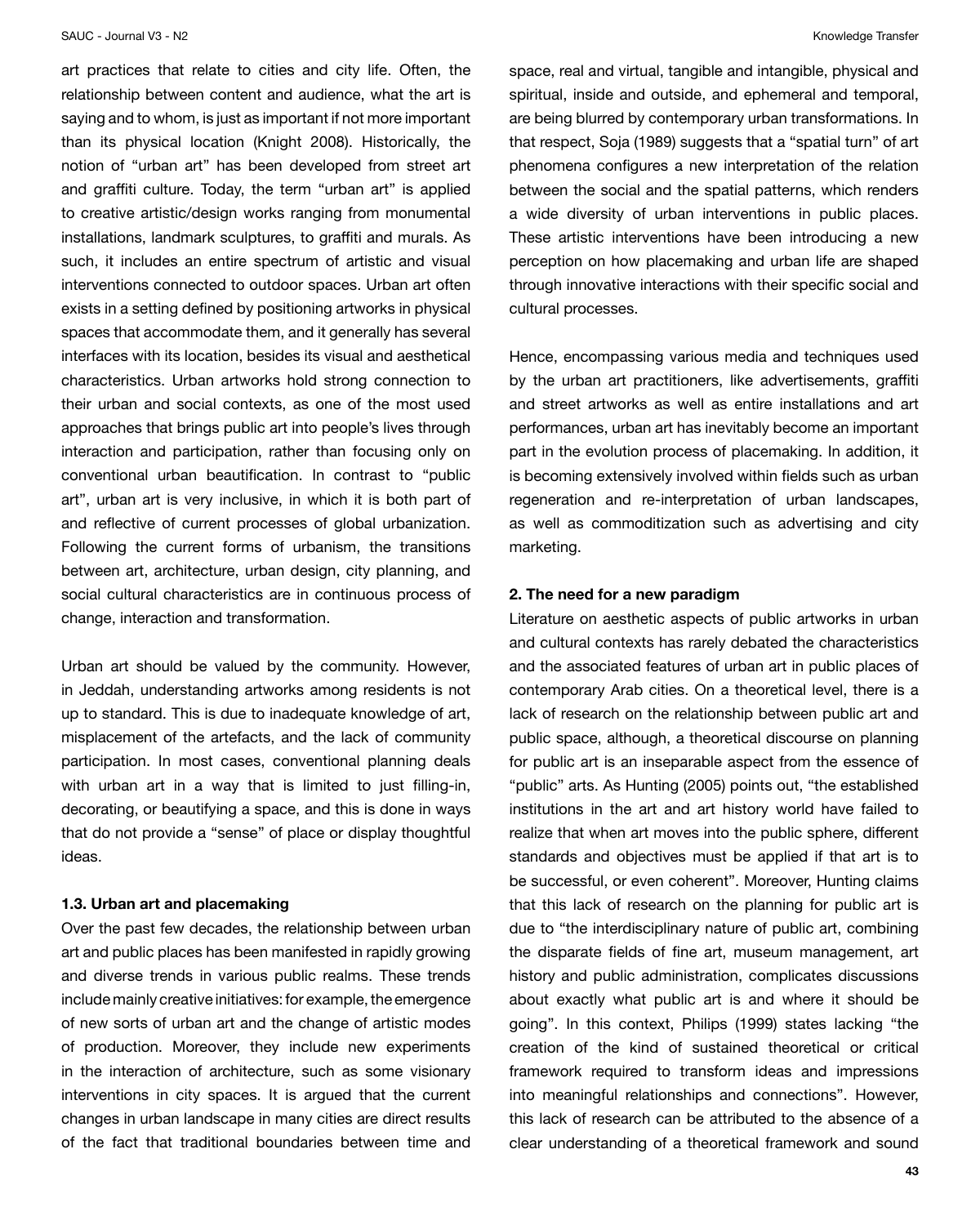practical guidelines for the complex relationship between urban art and public place, as well as the interaction of the characteristics of both in the contemporary Arab city.

Urban art can be a catalyst for achieving distinctive urban aesthetics and a vibrant civic life. Phillips (2003) has questioned that urban art is situated at "the congested crossroads of aesthetics, public life, cultural ideas, and political issues. It is an art which is absolutely engaged with the world and this engagement often invokes spirited disagreement." He asserts that it is an "art when it encourages and expedites connections between the private and public, the intimate place and the municipal space, the body and the community. There are moments of reflection when an image, or sound, or space allows individuals to embody, in a unique and often specific way, the vast and various issues of public life" (Phillips, 2003).

In this context, Miwon Kwon (2002) introduces a contemporary understanding of "site specific art", stressing the concept of "site specificity" and the significance of public art's relationship to place. She addresses the dimensions of site specifity through three main paradigms:

1.The "phenomenological" paradigm, in which the "site" is the "starting point and reason for being of the artwork. This paradigm strongly links the physical place with the artwork.

2. The "social" or "institutional" paradigm, in which the "site" is formed by "a much broader framework, with the focus on the social, economic and cultural political conditions, in which art is produced and presented."

3. The "discursive" paradigm, where "the dematerialization of the 'site' and of the artwork are summed up" and artists expand their field of operation, in the sense of location, form, content and function, far beyond the context of art.

Hence, there is a need for a new paradigm of public places, addressing urban art and urban intervention as an innovative city development strategy towards successful placemaking, with particular reference to regeneration and revitalization initiatives. It is assumed that the new paradigm will focus on the main patterns, approaches, and trends to the (re)making process of city squares under alternative interpretations of the relevant urban aesthetical artistic values, where qualities

of excitement, livability, and vibrancy, among other qualities, are manifested in placemaking.

Places of urban art challenge common ways of thinking about the urban visual arts and their role in everyday life. This unique urban intervention pattern will necessitate a careful investigation of the relationship between the urban artworks and the appropriate spatial context, distance, movement, visibility as well as the townscape elements that should be considered for a successful setting of public art in public space (Helmy, 2005). The planning for urban art will dictate an essential layer for the city master planning on different scale levels, from the overall strategic urban art planning to the individual site planning of public place. The task of such planning is to organize and define urban art selection and its setting (Helmy, 2008).

## **3. Jeddah**

Jeddah is a principle Red Sea port, a leading commercial city in Saudi Arabia and a main access point for visitors to the holy Muslim city of Makkah. The city has nearly 40 kilometers of coastline, providing a road, walkways and attractions along the coast. It has a multifaceted history associated with travelling and tourism. In the 1970s the city initiated a long term urban art program called *Jeddah, the City of Art*. The initiative illustrates the role that can be played by art in shaping the urban environment and how built spaces and public artworks do interact with one another or converge within a culturally rich context. It implies a citywide and large-scale urban project that manifests how uban art contributes to the formation and transformation of public places. In addition, the Jeddah Art Initiative demonstrates the way people conceive the aesthetic dimension of urban design (from architecture and landscape design, to spatial networks, placemaking, and city planning).

## **3.1 Jeddah city form**

The city has been greatly influenced by its original functions: its port, historic core surrounded by the Central Business District (CBD), vast residential areas, shopping centers and services, a creek, and several recreation areas. Administrative services, commerce, and shopping facilities shaped the land use of the old core, and extended beyond it along with the north-south axes dated back to the 1970s and 1980s. Residential neighborhoods were developed along these axes, where some cross connections constitute a large-scale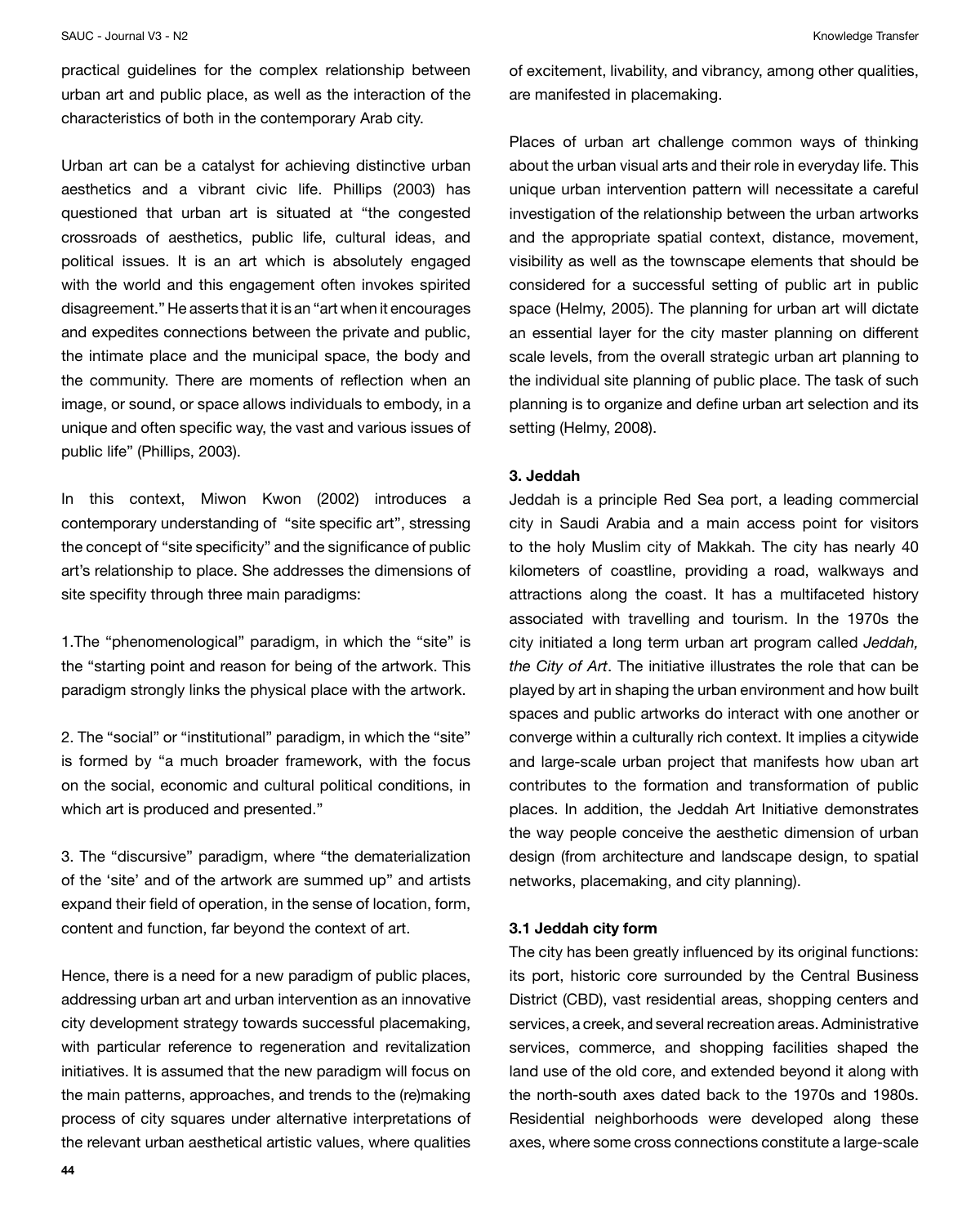#### SAUC - Journal V3 - N2 Nowledge Transfer

orthogonal grid, following a dominant physical planning model of that time. The cosmopolitan character of the city and its residents, historical and commercial characteristics to goods and pilgrims have had a great impact on its form and structure.

Generally, the city's urban patterns are characterized by intensified development, where several urban architypes and large subdivisions dominate the city spatial structure. As Helmy (2008) points out, four main patterns can be identified:

> Grid Patterns: the iron-grid networks, as the largescale mixed-use developments along major axes. Radial Patterns: traditional forms that radiate from

the historical core.

Organic Patterns: as in the complex historical fabric, i.e. traditional buildings, markets and streets.

Linear Patterns: fabrics defining the edges of the waterfront, i.e. tall buildings along the Corniche.

The visual identity of Jeddah is summarized through the representative aesthetics of its skyline, traditional buildings, modern squares and vistas, where a mix of traditional Hijazi architecture (local vernacular architecture of the region), modern international styles (of European/ American references), and authentic and innovative forms, are juxtaposed with great variations. Major landmarks in the city include numerous mosques, which act as icons along the Corniche strip and vistas along main roads in the city. Moreover, the mixed-use complexes centered in the core of the city, the Municipality Headquarters building, the airport terminals, the sea port and the port observation tower are the most identifiable landmarks of the city. In addition, the large number of super scale sculptures and works of art situated in traffic roundabouts act as strong vistas. The urban iconic artworks of Jeddah are visible from many vantage points around the city. They mark the city's major locations, helping visitors and residents to navigate its zones and spaces. Numerous of the landmarks of Jeddah frame well its public spaces.

#### **3.2 Jeddah public places**

With few exceptions, the harsh humid hot weather of Jeddah most of the year does not enable outdoor public gathering in a comfortable atmosphere, except for a few limited locations. Outdoor public places are to be found in the old traditional markets as well as along the Corniche strip, where recreational and special outdoor seating facilities

are available. Indoor gathering spaces, found in mixed-use development and in numerous shopping malls of different scales and areas all over the city, are dominant public space patterns. The major outdoor places can be categorized as: Green Parks and areas, including some green stretches along main roads and urban parks.

Traditional spaces found in historical markets and plazas. Urban squares, large-scale traffic roundaboutds resulting from the major roads intersecting, devoted to the organization of traffic around them. They cannot be considered as public gathering places.

The Red Sea Corniche long strip, including promenades, gathering areas, pedestrian zones.

#### **3.3 Jeddah's urban art scape**

In the 1970s, Jeddah's mayor Mohammed Said Farsi envisioned Jeddah City as a global cultural art hub. Consequently, the Jeddah Beautification Project was established to realize such a vision. Contrary to European and American public art culture, public art in Jeddah's cultural and urban contexts, was seen as the major part of the city beautification program, disregarding community involvement or citizens artistic understanding and acceptance. Hence, the main role of the Jeddah art initiative was to make a visual statement. About 526 public artworks were scattered in the city's landscape with an array of visual sculptural elements of many sorts (Susie of Arabia, 2012), such as murals, installations of various scales, fountains, and architectural miniatures.

The main themes of Jeddah public artworks include religious, historical, geometrical and science subjects, traditional and everyday objects, such as Arabian coffee pots, and water vessels, Quranic verses using Arabic calligraphy, abstract and monumental as well as many whimsical art works by internationally renowned artists, assuring the international nature of the envisioned city. One may drive or walk by the public works, or specifically visit it as a destination. The sculptures are fashioned out of everything from bronze, steel, marble, concrete, local stone, and even scrap iron and recycled machinery. A number of the sculptures are made of recycled aircraft and boats. The art works are mostly abstract, avoiding the use of human form in order to sidestep religious conflicts. Some of the local artists and the world's most distinguished masters participated in the creation of Jeddah's art works.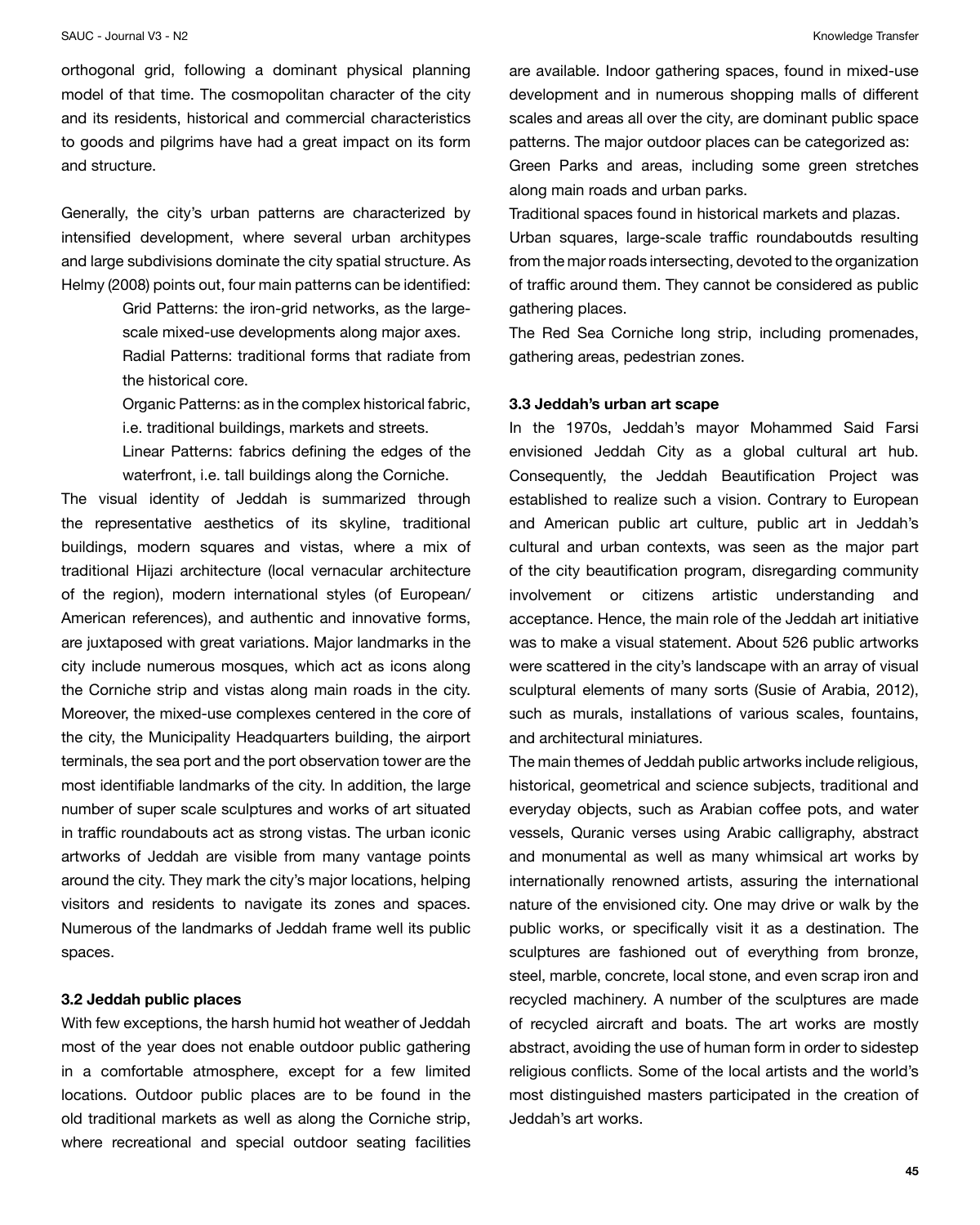Acting as landmarks for the city and reflecting the projected identity of the 1980s, *Jeddah, the City of Arts*, is the art initiative that seems to capture mostly the eyes of today's residents and visitors. The urban artworks have transformed the city into an extensive outdoor museum, although there is no tradition of sculpture in Saudi Arabia. They are much more significant than the space surrounding them. The artworks represent a broad range of styles including works of many renowned international artists and sculptors, such as the Spaniard Julio Lafuente, the Italians Arnaldo Pomodore, Pietro Cascella and Di Giovanni, the American Robert Cook and some of the "giants": Henry Moore, Joan Miró and Jacques Lipchitz, and the Hungarian Victor Vasarely. Many of the artworks are abstract and deviate sharply from topics such as science, technology, nature, especially the sea, which link the other artworks with the city's heritage. (Susie of Arabia, 2012).

#### **3.3.1. Locations of artworks in Jeddah**

Locations of artworks in Jeddah vary from locations along major roads, along the Corniche strips and the sculpture museum, to positions in the middle of road crossings (traffic roundabout islands) to urban parks and green zones. Fig. 1 shows a summary of the typology of locations for Jeddah's public artworks.

#### **Art in roadways**

The islands dividing/or along the roadways are becoming common settings for artworks of different scales, sizes and forms. Notable examples for artworks are the *Four Lanterns* by Julio Lafuente, and *Tahlia Fountain* by Mustafa Senbel, which are both located at Tahlia street, and the *Fish* by Al Hindi and Banjabi in Corniche Obhur.

## **Urban parks**

Urban parks and green zones have also become common settings for unique artworks. Major examples are found in the *Rotating First Section* by Arnaldo Pomodoro (1975); the Large *Spindle Piece* by Henry Moore (1968); and the *Antagonistic Contacts* and *Sun and Beam* by Giò Pomodoro, which are all located in Jeddah Sculpture Museum.

## **Traffic circles (roundabouts)**

The huge scale of the major road crossings resulted in the creation of monumental scale traffic roundabouts. Instead of creating a vast lost space within those crossings, it was considered an appropriate ground for super scale artworks. Examples include: *The Acciden"! (Crazy Speed)* by Julio Lafuente, at the Northern Corniche road; *The Globe Roundabout* by Julio Lafuente; and the *Seagull Roundabout* by Mustafa Senbel, located at Northern Corniche.

## **The Corniche strip**

The "Corniche", adorned with sculpturesque elements, became synonymous with beautification along Jeddah's seacoast strip. It denotes the creation of all kinds of sculptures, plastics, art objects and installations that adorn the Corniche area. The Corniche delineates several sorts of public places, green areas and parks for leisure and entertainment.

#### **3.3.2. Types of major urban artworks**

Urban artworks in Jeddah include all kinds of sculptures, murals, small-scale architectural elements, art objects and installations. Artworks are all abstract in form and their types can be summarized as follows:

## **Architectural icons**

Architectural icons play an interesting role in the Jeddah Art Initiative. Architecture is represented through fine ensembles and award-wining Mosques, some landmark buildings, or a miniature for full-scale traditional buildings and old city gates in some locations. Illustrative examples include the Commercial Bank in Jeddah, by Kin Jordon Bunshaft in the Historic Jeddah (1988); the Floating Rahma Mosque Corniche Jeddah (2005); the Camel Roundabout by Rabi Al Akhras, Obhur Jeddah, and the Historic Jeddah Gate, in Albalad.

#### **Sculptures and murals**

There are no clear specific criteria for sculpture and murals. They can be of any size, form, shape, style, material or theme. This in turn makes it difficult to integrate the urban artwork within particular settings. For example, the works of Henry Moore or Victor Vasarely are not exposed enough and do not fit visually nor physically, in terms of scale, theme and proportions. Moreover, little is known about the significance of those works for the public. Examples include: The *Changing Positions* by Victor Vasarely in the Jeddah Sculpture Museum (1981); the *Eye* by César Baldaccini, Jeddah Sculpture Museum, the *Fisherman's Net* by Mustafa Senbel, Jeddah Corniche; and the *Verse Boat* by Julio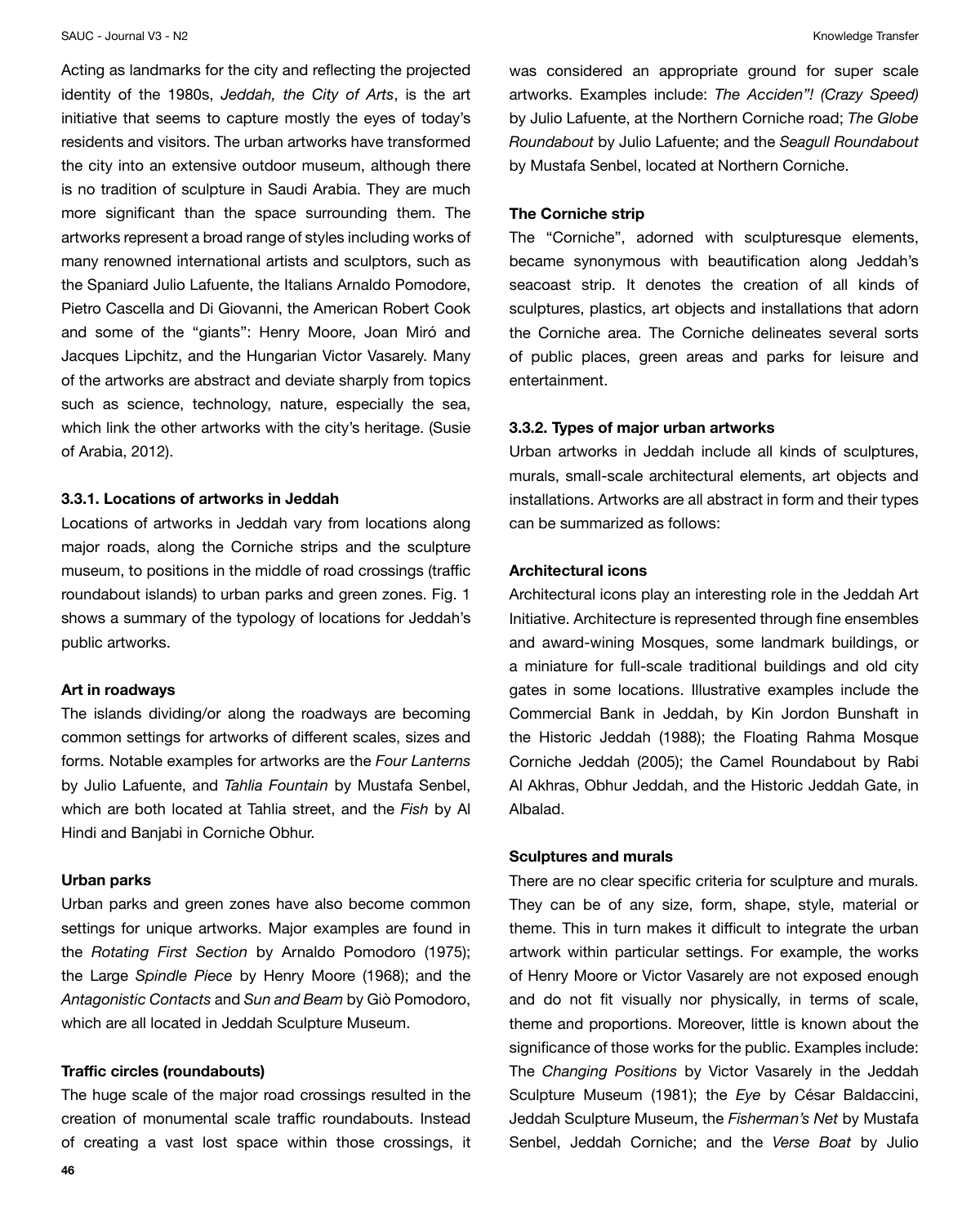# Typology of Urban Art in Jeddah: Location





Lanterns and Tap By Ali Bayoumi and Mohamed Farsi Prince Faisal bin Fahd Street Source:http://www.aculptstesselj eddah.com/sculptures/detail/lant

ernicenditap



The Four Lanterns By Julio Lafuente Al-Tahliah Street. Source: http://www.acufgturesofjeddah.com/ sculptures/detail/the-four-fanterns



Tahlia Fountain By Mustafa Senbel Tahlia, Joddah Source: http://www.sculpturesofjeddah.com/scul phoreu/detail/tehliah-fountain



Fish By Al Hindi and Hesham Banjabi Jeddah Corniche Obhur Source: http://www.scolpturescfjeddah.com/sculpt

unes/detail/fish





Rotating First Section No. 3 By Arnaldo Pomodoro The Jeddah Sculpture Museum 1975 Source that //www.acutoturesoft

eddah.com/scolutures/deta//robe ing-first-section-no.-3



Large Spindle Piece By Henry Moore The Jeddah Sculpture Museum. 1968 Sourcechttp://www.sculpturesof jeddah.com/sculptures/detail/lar ge-ipindis-piece



Antagonistic Contacts and Sun and Beam By Giò Pomodoro

The Jeddah Sculpture Museum Source:http://www.sculpturesofjeddah. com/sculptures/detail/antagonisticcontacts and sur-and-bears



Large Ball Bearing By Ottmar Hollmann The Jeddah Sculpture Museum Source: http://www.vculpturesofjeddah.com/sculptures/d etail/large-ball-bearing

Roundabouts



Accident! (Crazy Speed) By Julio Lafuente Jeddah Northern Corniche Source: http://www.scuipturescfjeddah.co

m/sculptures/detail/accidentcrazy-speed



The Globe Roundabout By Julio Lafuente Northern Jeddah. 1970 Source: http://www.sculpturesofjeddah.com/sculpt ures/detail/the-globe



**Engineers' Tools** By Hisham Benjabi and Ali Amin **Engineering Roundabout** Sourcethttp://www.sculpturesoft

eddah.com/sculptures/detail/engi neers-tools



The Seagull Roundabout By Mustafa Senbel Jeddah Northern Corniche Source:

http://www.sts/pturesofieddah.com/sculpt ures/detail/the-reapy)





Sunrise By Mustafa Senbel **Jeddah Corniche** Source: http://www.so.daturespfjeddah.co m/sculptures/detail/surrise



Sunflower Field Fountain By Eila Hiltunen Jeddah Corniche. 1980 Source: http://www.scy/pturesofyrddah.com/scy/pt ures/detail/sunflower-field-fountain



Peace By Leonardo Nierman Jeddah Corniche. 1984 Source: http://www.stuligturesofjeddah.co m/sculptures/detail/peace

The Island Mosque By Abdel Wahed El-Wakil Juddah Corniche. Source: http://www.sculpturesotjeddah.com/sculpt

ures/detail/the-sland-mossage

Fig. 1. Typology of Urban Art in Jeddah according to their location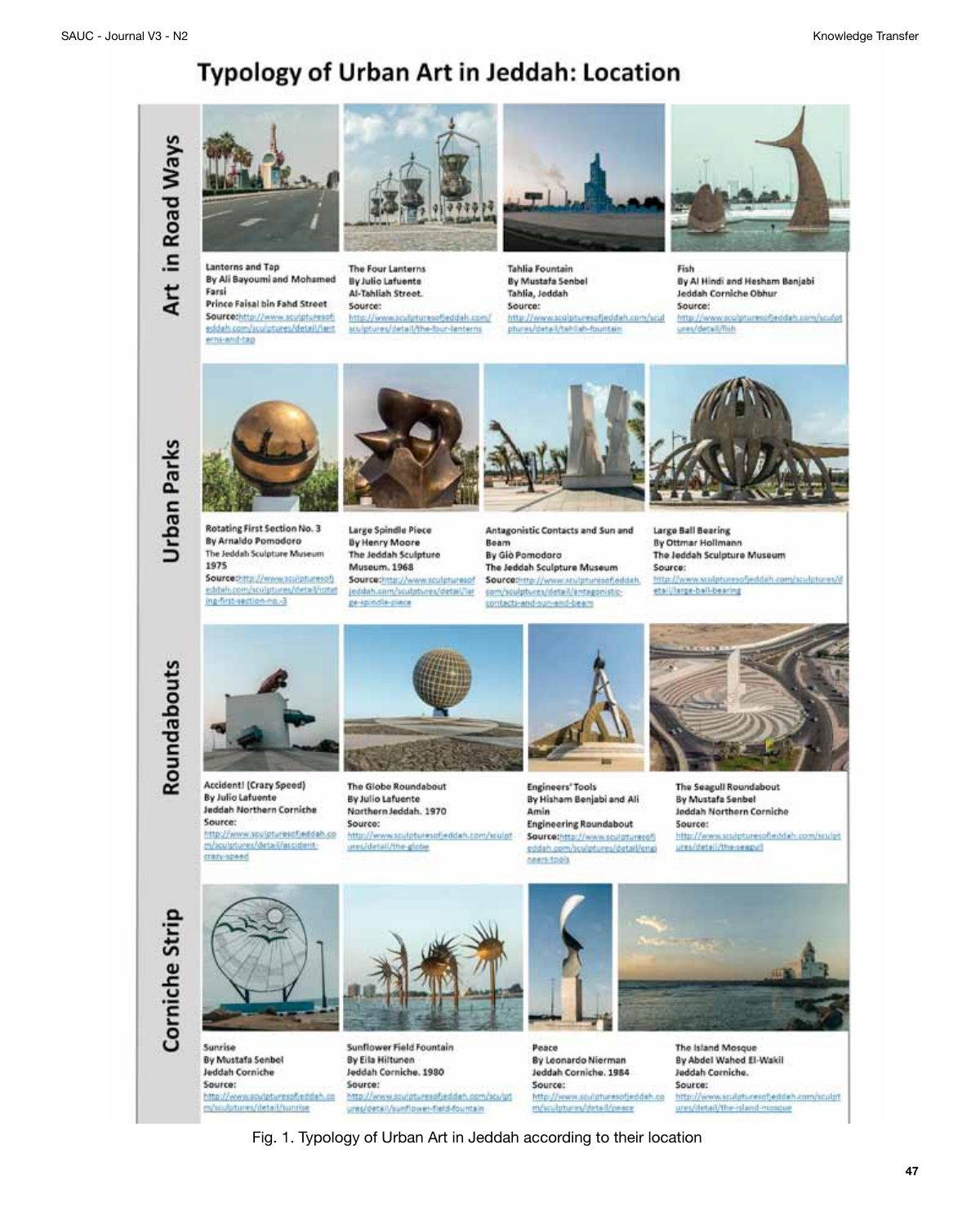Lafuente, North Jeddah (1981).

#### **Landscape art**

Mixing artworks with the hard and soft scape are often successful within the Jeddah Art Initiative. Green areas and lavish parks contribute significantly to the overall social interaction with the artworks. Examples include: The Jeddah Sculpture Museum on the Corniche by Abdul Latif Jameel Community Initiatives (ALJCI), and the *Seagull Roundabout* by Mustafa Senbel, Jeddah Northern Corniche.

#### **Seascape art**

There are many artworks located within or along the seacoast. Water adds unique value to the overall scenography of the artworks. Sometimes waterscape is part of the artwork itself. Notable examples include: the *King Fahad's Fountain* donated by King Fahad at the Corniche; the *Fish* by Al Hindi and Hesham Banjabi, Obhur Corniche; and the *Sunflower Field Fountain* by Eila Hiltunen at Jeddah Corniche (1980).

## **Lightscape art**

Lighting has an important role in the presentation of urban art works in Jeddah. Some significant artworks are based on their night-lighting images, particularly on the roundabouts. Examples include: the *Four Lanterns* by Julio Lafuente at Al-Tahliah Street; the *King Fahad's Fountain* donated by King Fahad, *Jeddah Corniche;* and the *Globe Roundabout* by Julio Lafuente at the Northern Jeddah (1970).

#### **4. Current issues of artscaping Jeddah**

After almost three decades of realization, the Jeddah Art Initiative proved considerable success in developing a strong visual identity that helped shape the image of the city, especially with the development of particular areas such as the Corniche or some major roads. It has successfully contributed to identifying and naming new urban areas and large-scale neighborhoods. However, some sculptures and installations of monumental scale are simplistic in their form and superficial in expressions, such as *Al-Darraga*/ the *Bicycle (*located in Al-Darraga roundabout, designed by Julio Lefuente), *Al-Handdassa / Geometry*, installation (located in Al-Handdassa roundabout and designed by Hisham Benjabi and Ali Amin), and *Al-Falak/ the Cosmos (*located in a Al-Falak roundabout, designed by Ottoar Hollmann) (fig. 3).

Although the Jeddah Art Initiative enhanced the city's identity, it revealed a number of shortcomings that could be improved and addressed in the future. This is important because the initiative was not well integrated with city development and masterplans at that time. It was laid out to deal with the gaps in city-planning and the issues resulting from those gaps. More importantly, in many locations, artworks are not integrated with their relevant urban setting or social context. Major shortcomings can be summarized as follows:

- Some artworks are not conveying a meaningful message.

- Some artworks reflect a direct meaning that should be considered out of urban and/or cultural context.

- Some artworks are not seen as vital elements in the public sphere; they are not centered within public activities, which could encourage people to appreciate their value and beauty. The scale of some of the public places is exceptionally huge, which makes them difficult to perceive, especially in the city squares; this turns them more into picturesque elements than active ones for the urban sphere.

#### **5. Concluding remarks**

The experience of Jeddah, City of Art, illustrates how public art can enhance the character and identity of a city, which is very important for the improvement of its living quality. The analysis has shed light on the significance of the quality of spatial and visual environments within the public sphere. Public artworks should be treated as landmarks for social interaction and cultural awareness, which reflect livability and identity. Consequently, public art can add value to places in Jeddah that attract social interaction and tourism.

Urban art in public places should be integrated into the planning framework of the city or the place. Placing artworks in urban settings is, therefore, a planning process that should bring together relevant input from city development departments, partner agencies, collaborating developers, architects and designers, artists and the local community. Setting of artworks in public places in terms of form, function and content is an important element in the process of successful place making. The process should identify the opportunities that are possible in a specific area, such as a particular street or square. It can be an important factor in the social integration of urban art with the local community and the way of building up the identity of a public domain.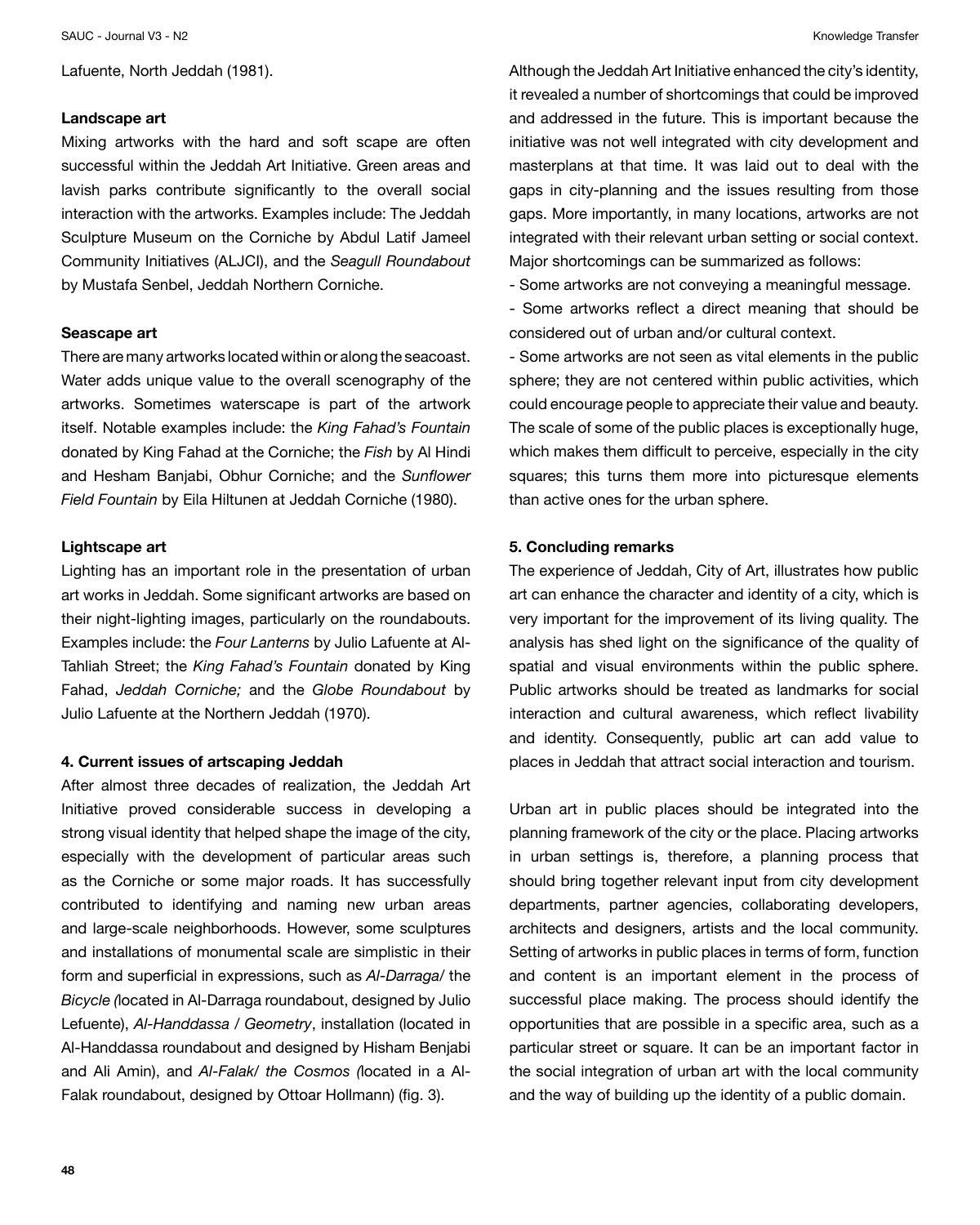## **Typology of Urban Art in Jeddah: Types**



Source: http://www.trpyer.com/d/DBP m-jeddah-fountain-jeddah-saudi-arabia

Fig. 2. Types of Urban Art in Jeddah

deh.com/sculptures/detail/flab

pm/sculptures/detail/the-island-mosque

Doubotures/detail/sunflower-fleid-fouritain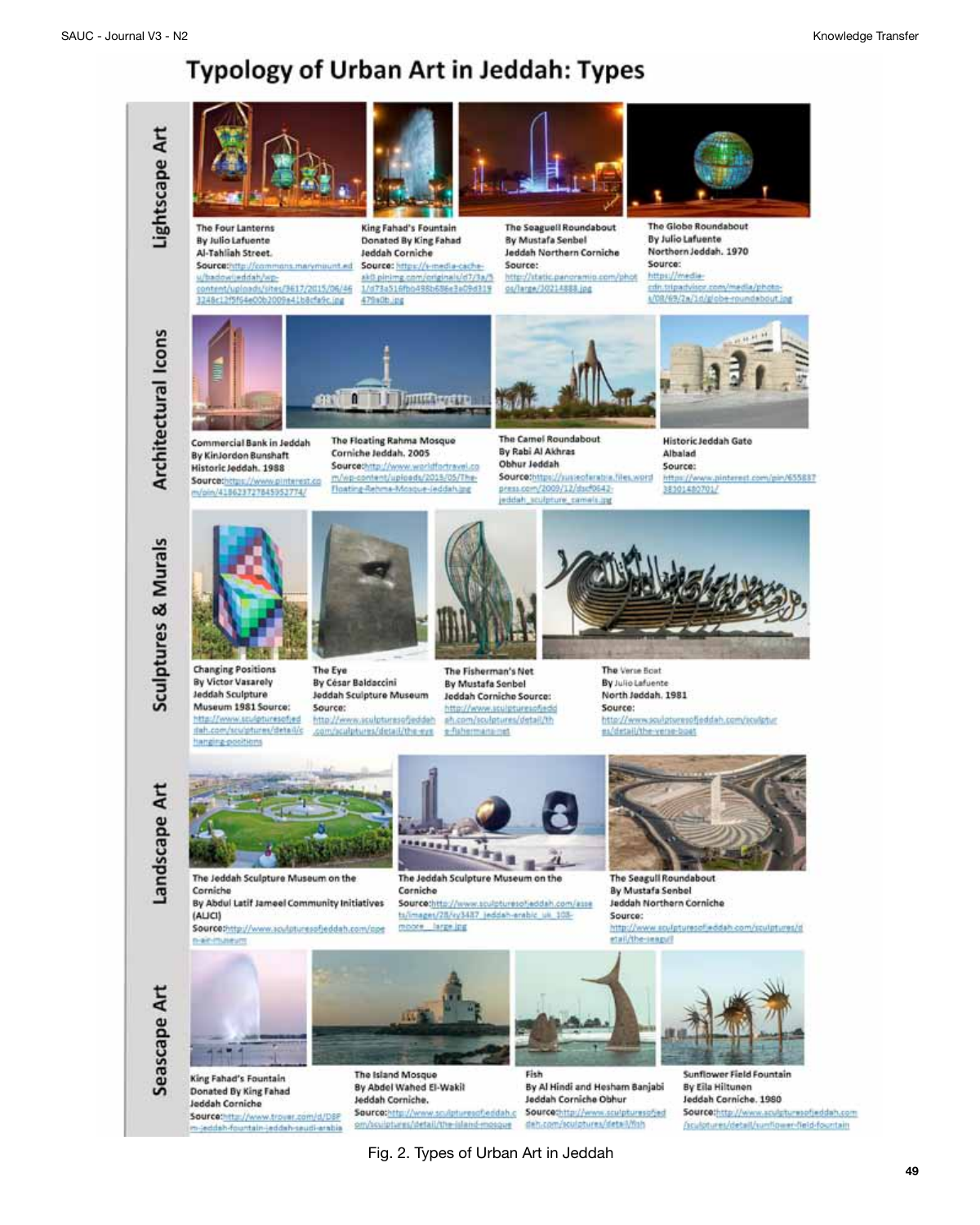Major design principles for planning public art in Jeddah should be considered as follows:

A public art master plan should be an essential layer of the city's overall planning, and it should organize the selection and setting of artworks.

A public art master plan should respond to the main city axis in order to emphasize the city's identity as well as acting as landmarks.

Public art placement should be based on certain criteria like integration with the adjacent surrounding built environment, and applicable public art perspective views

Public art should complement public buildings

A careful investigation of the relationship between the artworks and the urban context, distance, movement and visibility as well as the townscape elements should be considered.

Public art placement should be integrated in the surrounding landscape as well as in relation to existing amenities.

Public art placement should be studied in relation to the surrounding roads with its different categories, e.g. pedestrian or vehicles roads, in order to satisfy different forms of perceptions.

Public art should be constructed with an appropriate scale in light of surrounding buildings.

Public art and public spaces need to engage with, and cater for, people in all their diversity of needs, aspirations, and resources, encouraging users to create activities for themselves.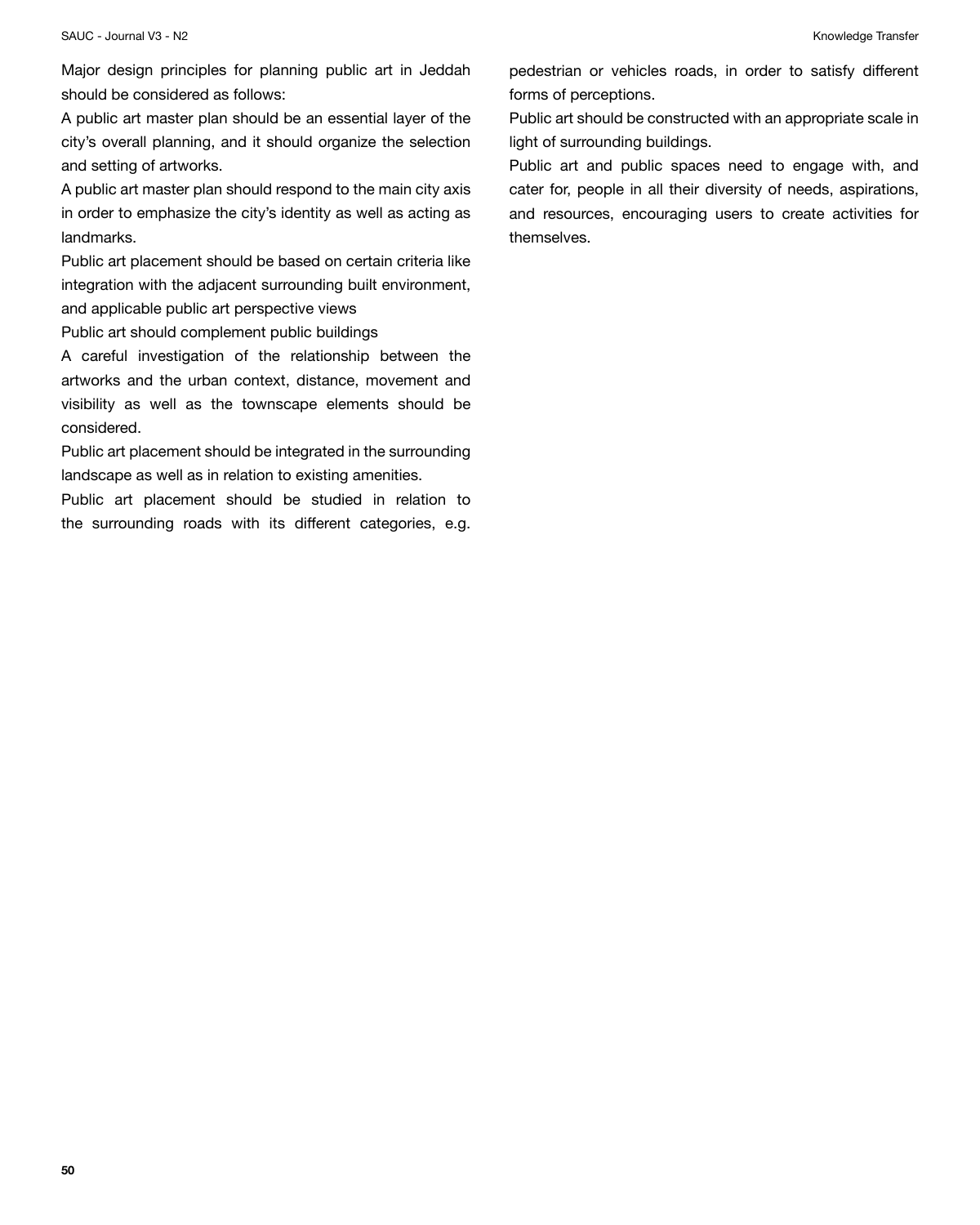

Fig. 3. Public artworks as urban landmarks in Jeddah. Above right: Al-Handdassa roundabout, above left Al-Darraga roundabout, Below: Al-Falak, roundabout